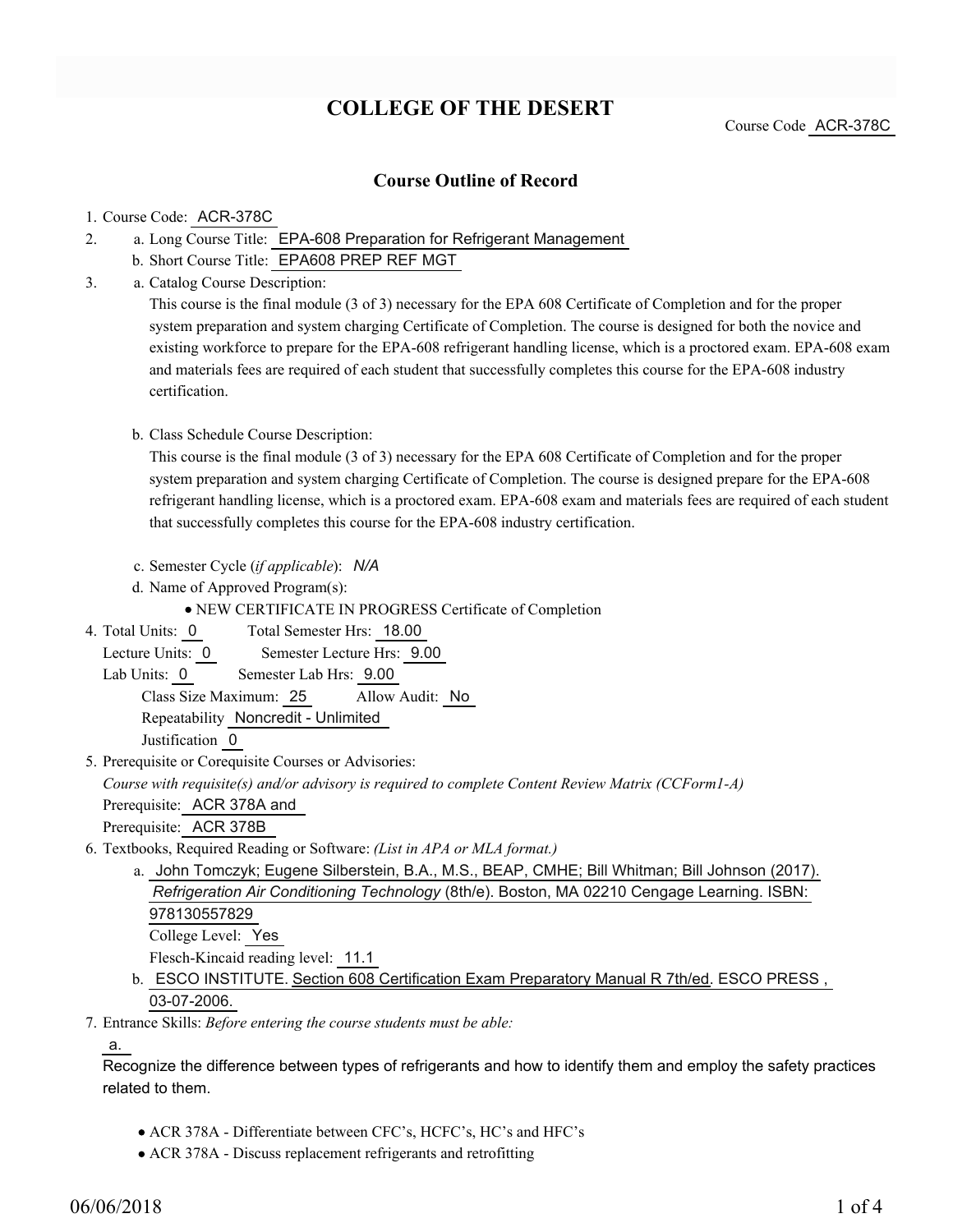## ACR 378C-EPA-608 Preparation for Refrigerant Management

ACR 378A - Discuss refrigerant blends and glide.

b.

Identify the differences between Recovery, Reclamation, and Recycling.

- ACR 378B demonstrate proper use of Recovery equipment.
- c.

Compare the tools required for refrigerant recovery with the tools required for refrigerant reclamation. Explain the differance.

ACR 378B - demonstrate proper use of Recovery equipment.

## d.

Identify the tools needed in proper evacuation.

## e.

Differentiate between the proper system charging processes including weigh-in, superheat, sub-cooling, Air flow verification, and the approach methods.

- ACR 378B use proper tools to complete leak check on an HVAC system
- ACR 378B Demonstrate use of tools to evacuate an HVAC system and using a micron gauge distinguish the difference between a leaky HVAC system and a contaminated HVAC system.
- 8. Course Content and Scope:

Lecture:

- 1. Refrigerants and the environment
- 2. Ozone depletion
- 3. Global warming
- 4. CFC refrigerants
- 5. HCFC refrigerants
- 6. HFC and blended refrigerants
- 7. Refrigerant Oil properties
- 8. Clean Air Act regulations
- 9. Methods of recovery
- 10. Methods of recycling
- 11. Requirements for reclamation
- 12. Practice for EPA Section 608 national certification

Lab: *(if the "Lab Hours" is greater than zero this is required)*

Practice exams in computer lab

Refrigerant gauge attachment to live system

### 9. Course Student Learning Outcomes:

1.

Successfully complete EPA-608 Core

#### 2.

Successfully complete EPA-608 Type I Certification

3.

Successfully complete EPA-608 Type II Certification

4.

Successfully complete EPA-608 Type III Certification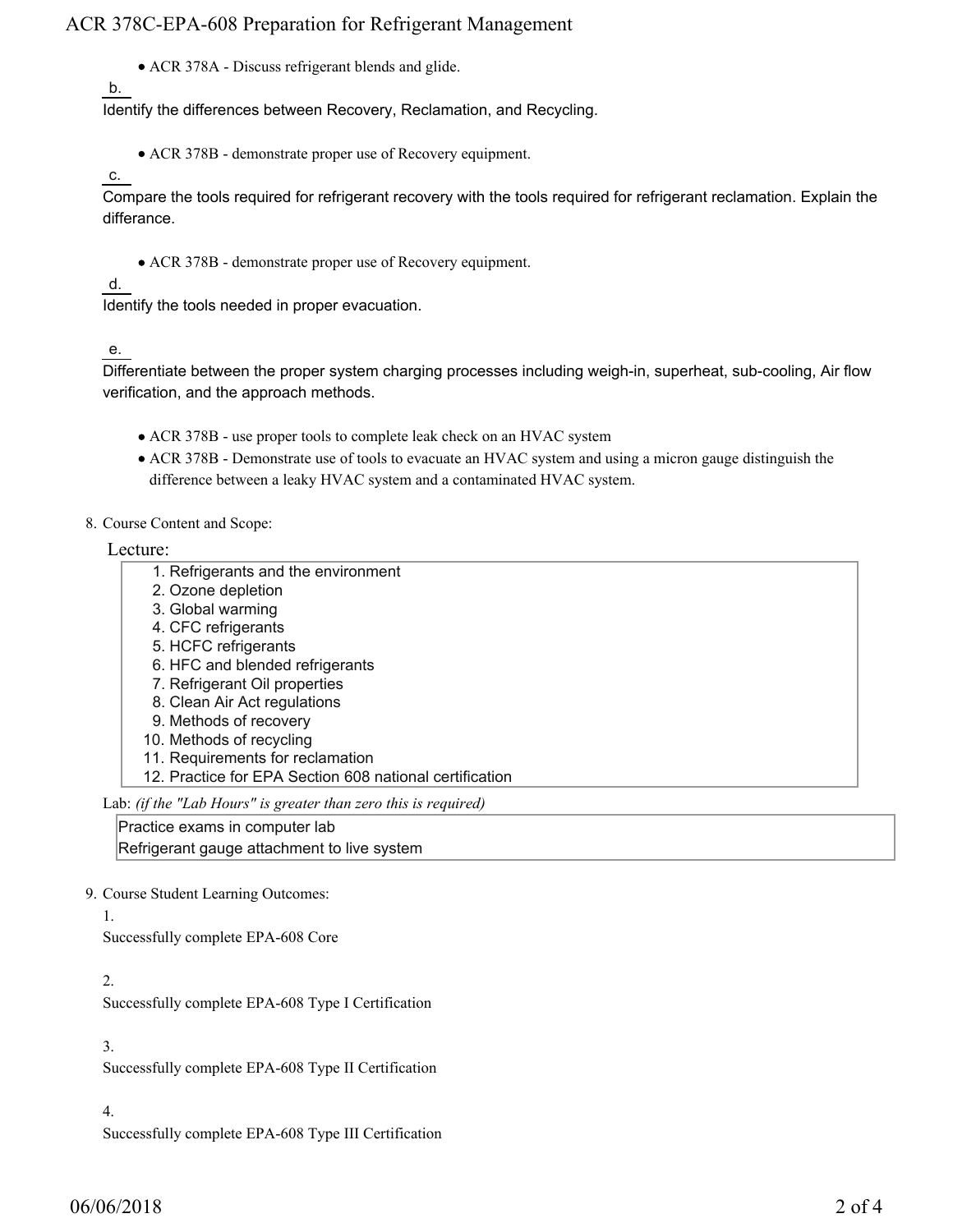## ACR 378C-EPA-608 Preparation for Refrigerant Management

10. Course Objectives: Upon completion of this course, students will be able to:

a. Acquire the (EPA-608 Universal refrigerant handling license) industry recognized credential

- Methods of Instruction: *(Integration: Elements should validate parallel course outline elements)* 11.
	- a. Demonstration, Repetition/Practice
	- b. Individualized Study
	- c. Lecture
	- d. Technology-based instruction
- 12. Assignments: (List samples of specific activities/assignments students are expected to complete both in and outside of class.) In Class Hours: 18.00

Outside Class Hours: 18.00

a. In-class Assignments

- 1. Periodic reading assignments
- 2. Lab projects
- 3. Computer exercises
- 4. EPA study Guide

b. Out-of-class Assignments

- 1. Periodic reading assignments
- 2. Lab projects
- 3. Computer exercises
- 4. EPA study Guide

13. Methods of Evaluating Student Progress: The student will demonstrate proficiency by:

- Self-paced testing
- True/false/multiple choice examinations
- Student preparation
- 14. Methods of Evaluating: Additional Assessment Information:
- 15. Need/Purpose/Rationale -- All courses must meet one or more CCC missions.
	- PO Career and Technical Education

Fulfill the requirements for an entry- level position in their field.

Apply critical thinking skills to research, evaluate, analyze, and synthesize information.

Display the skills and aptitude necessary to pass certification exams in their field.

- IO Critical Thinking and Communication Apply principles of logic to problem solve and reason with a fair and open mind.
- 16. Comparable Transfer Course

| <b>University System</b> |
|--------------------------|
|                          |

**Campus Course Number Course Title Catalog Year** 

- 17. Special Materials and/or Equipment Required of Students:
- Required Material? <sup>18.</sup> Materials Fees:

**Material or Item Cost Per Unit Total Cost** 

|  | <b>Cost Per Unit</b> |  |  |
|--|----------------------|--|--|
|--|----------------------|--|--|